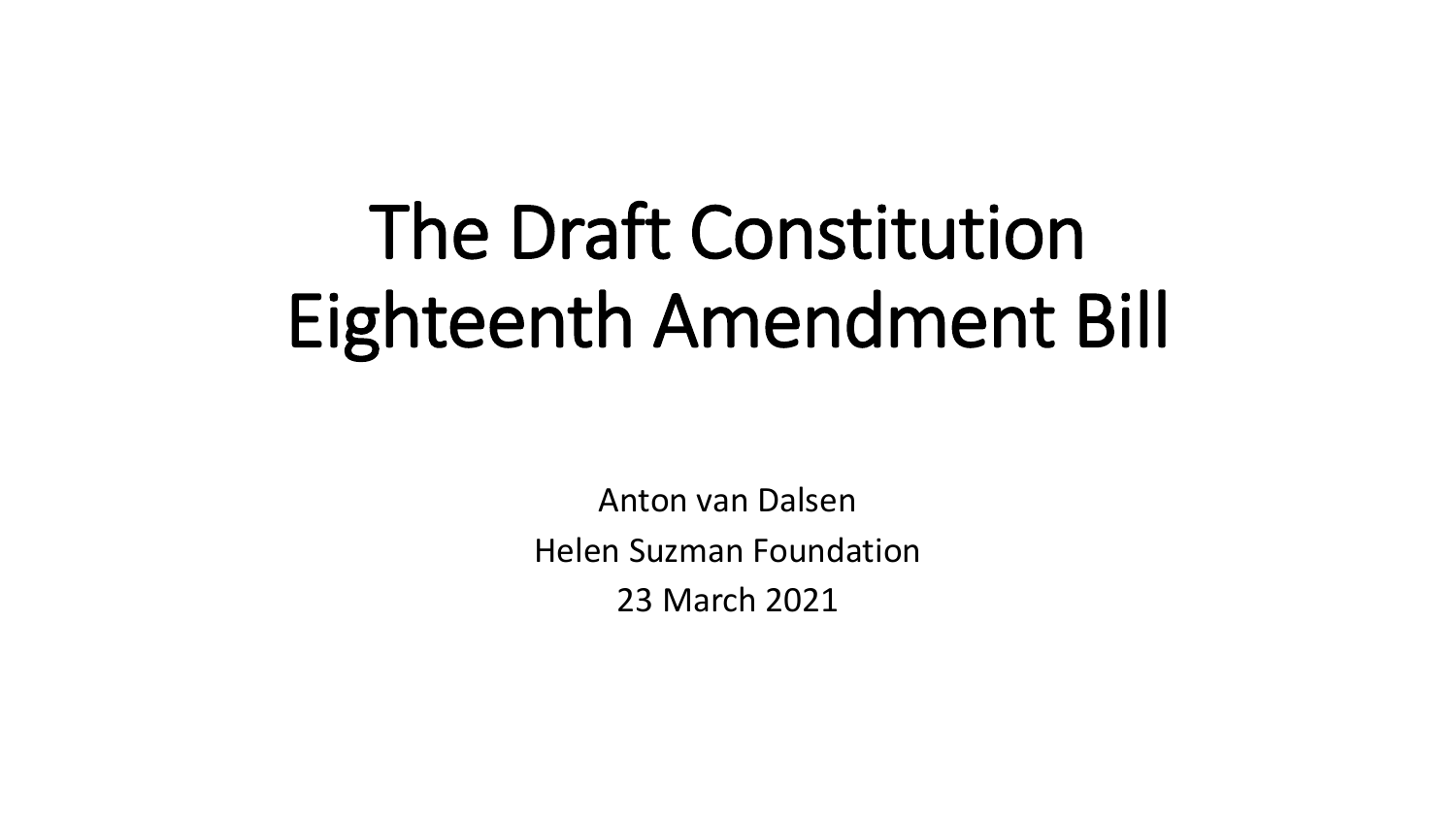#### Changing the Constitution is unnecessary

The existing Section 25 already makes provision for expropriation without compensation -

- Section 25(8) expressly states that no provision of Section 25 may impede the state from acting to achieve land reform, provided it is done on a reasonable and justifiable basis, taking all relevant factors into account and is done by way of laws of general application.
- The preamble to the Bill effectively confirms this it states that Section 25 "must be amended to make explicit which is implicit therein".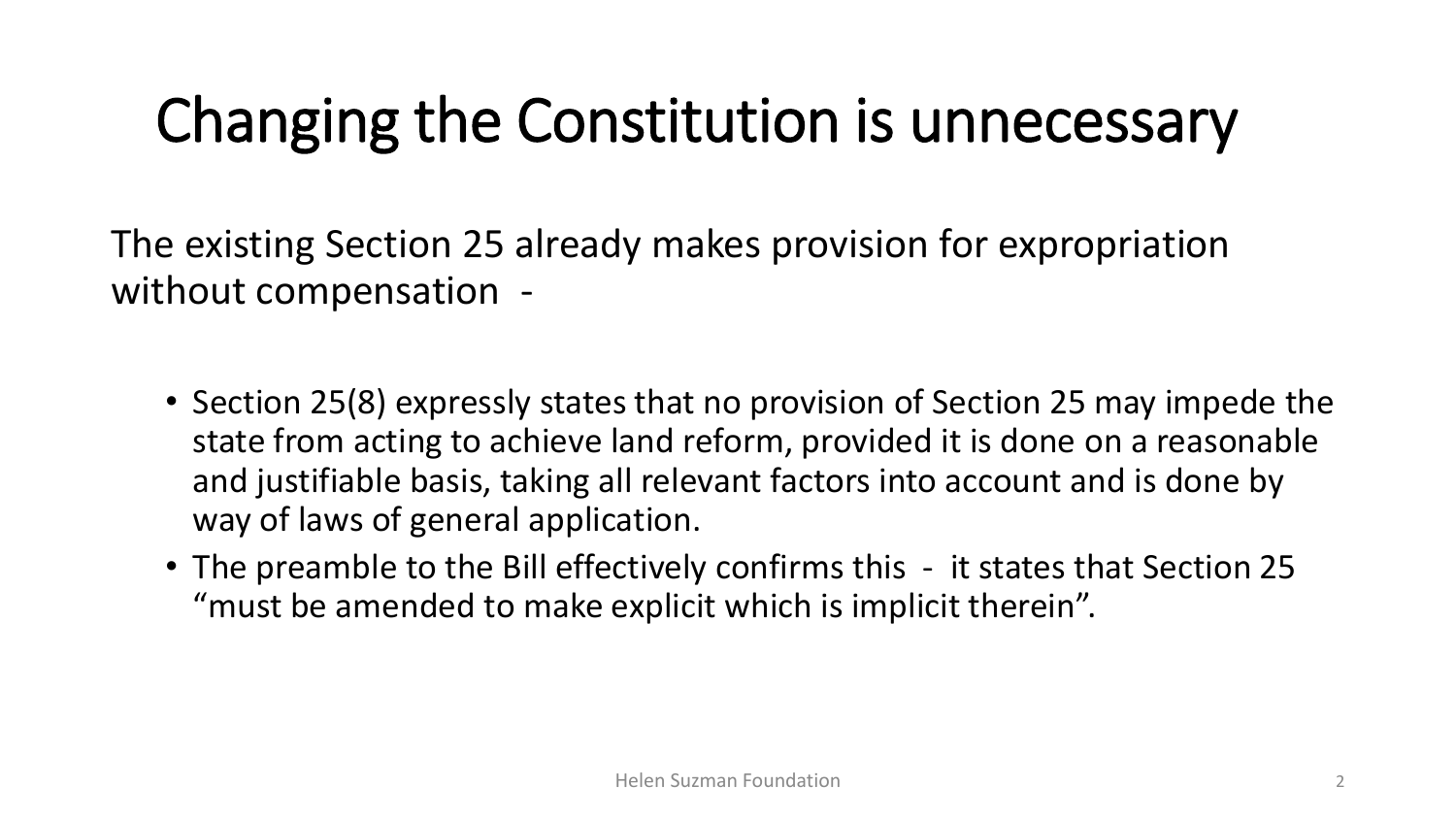### Problems of the land reform process

The land reform process has not been affected by Section 25 of the Constitution. The factors that have played a role are:

- Corruption, inefficiency and incompetence
- Extremely slow pace of restitution
- A minimal budget provision (land reform, restitution and farmer support account for 0.35% of total Government expenditure in the 2021/22 budget, including debt service costs)
- Failure to amend the existing Expropriation Act of 1975
- An incapacity of the Department of Rural Development and Land Reform to perform its functions, even leading the Constitutional Court to allow the outsourcing of certain of these functions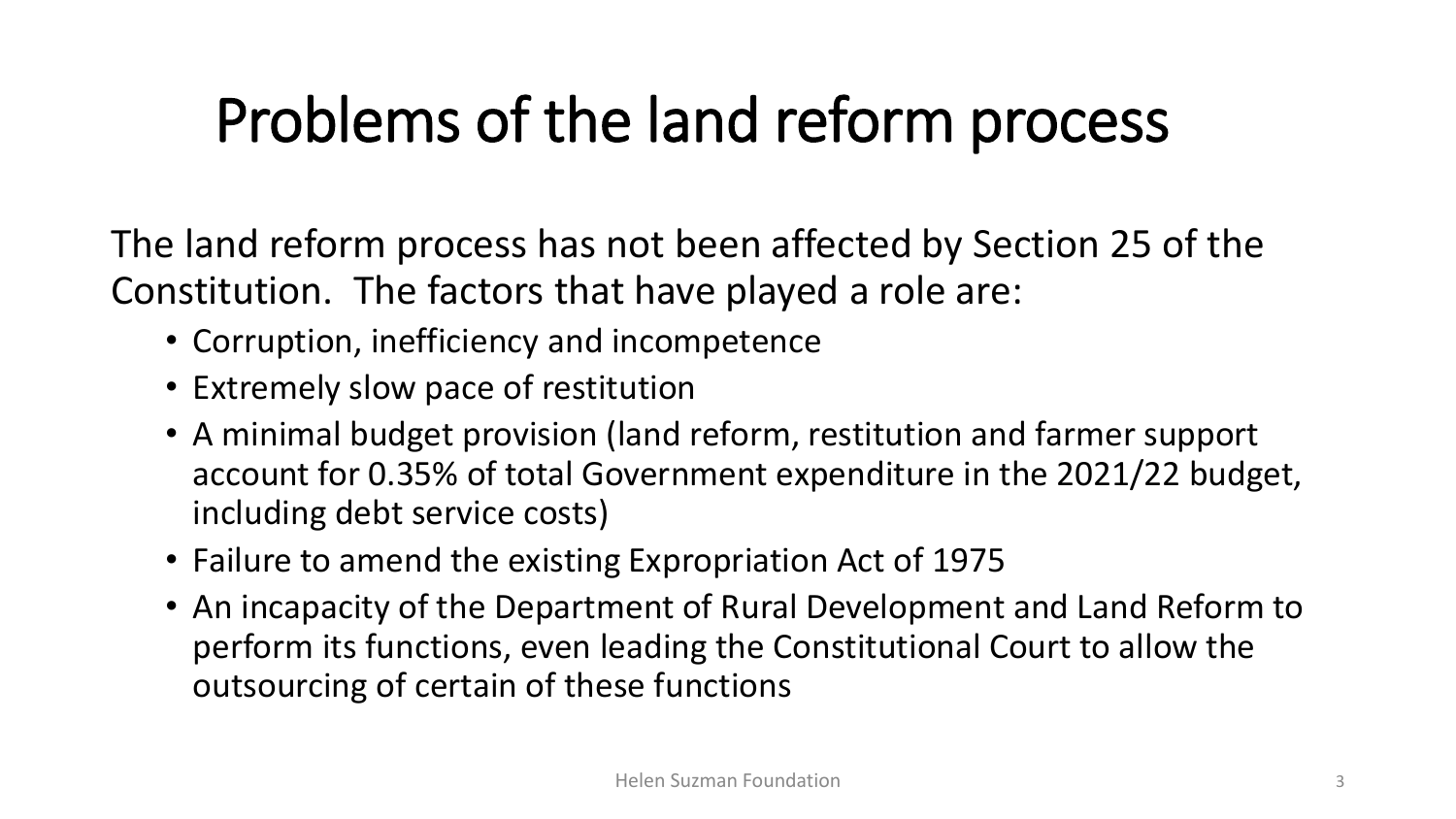# Land reform: questions that must now be answered

The proposed change to Section 25 will not answer any of the following questions:

- How are decisions on expropriation going to be taken?
- What criteria are to be applied in these decisions?
- Who are to be the beneficiaries and how will they be chosen?
- Will the process be transparent?
- Is post-settlement support to be provided to beneficiaries?
- What legal rights will beneficiaries have? Full legal title?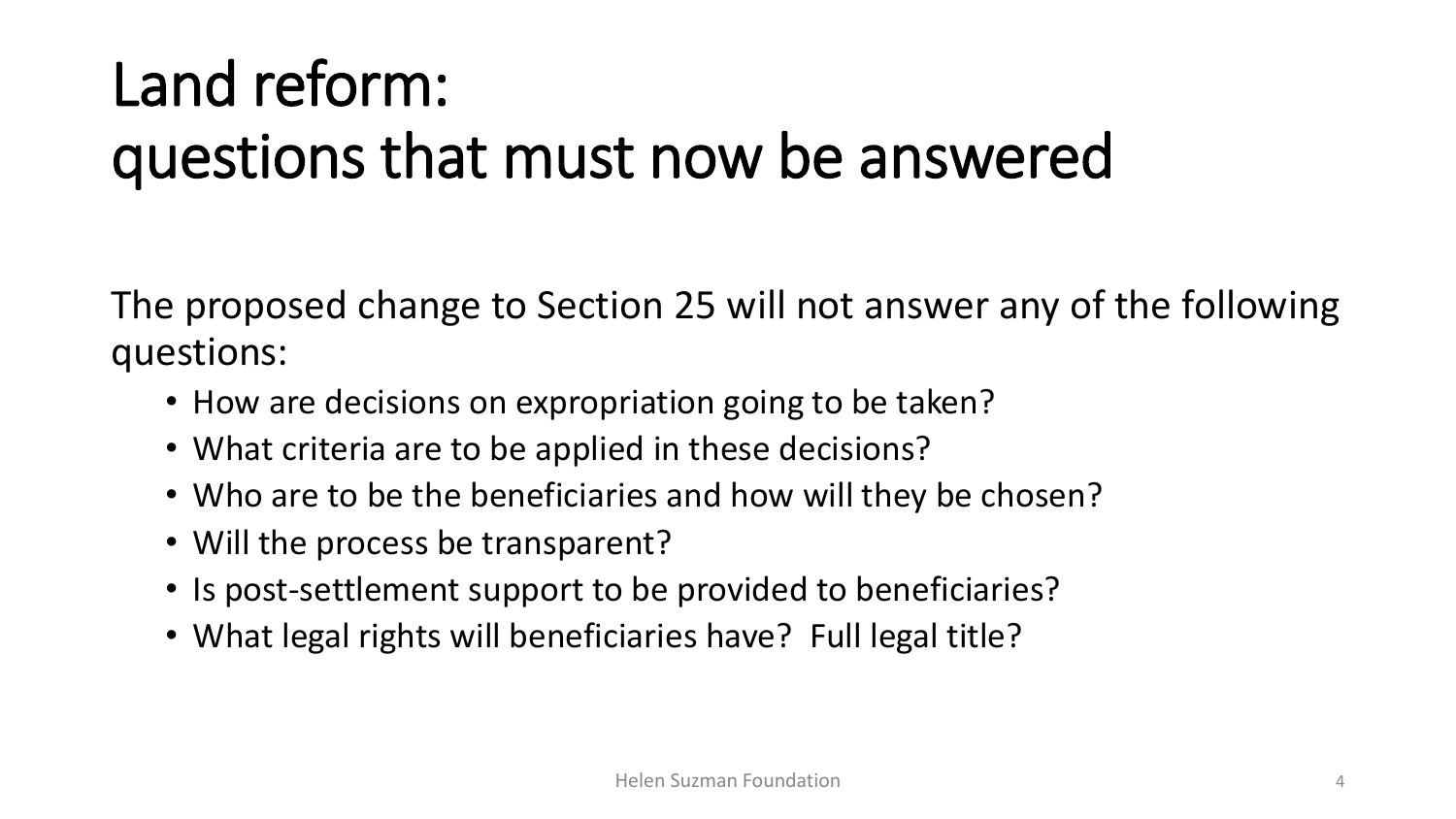# Land reform: questions to be answered, continued

- Will a properly staffed and funded land reform agency manage the process in an efficient manner, in compliance with relevant legislation and regulations?
- Is there a political will to address these questions?
- Will the process be given sufficient certainty and predictability, to avoid a further shock to business and investor confidence?